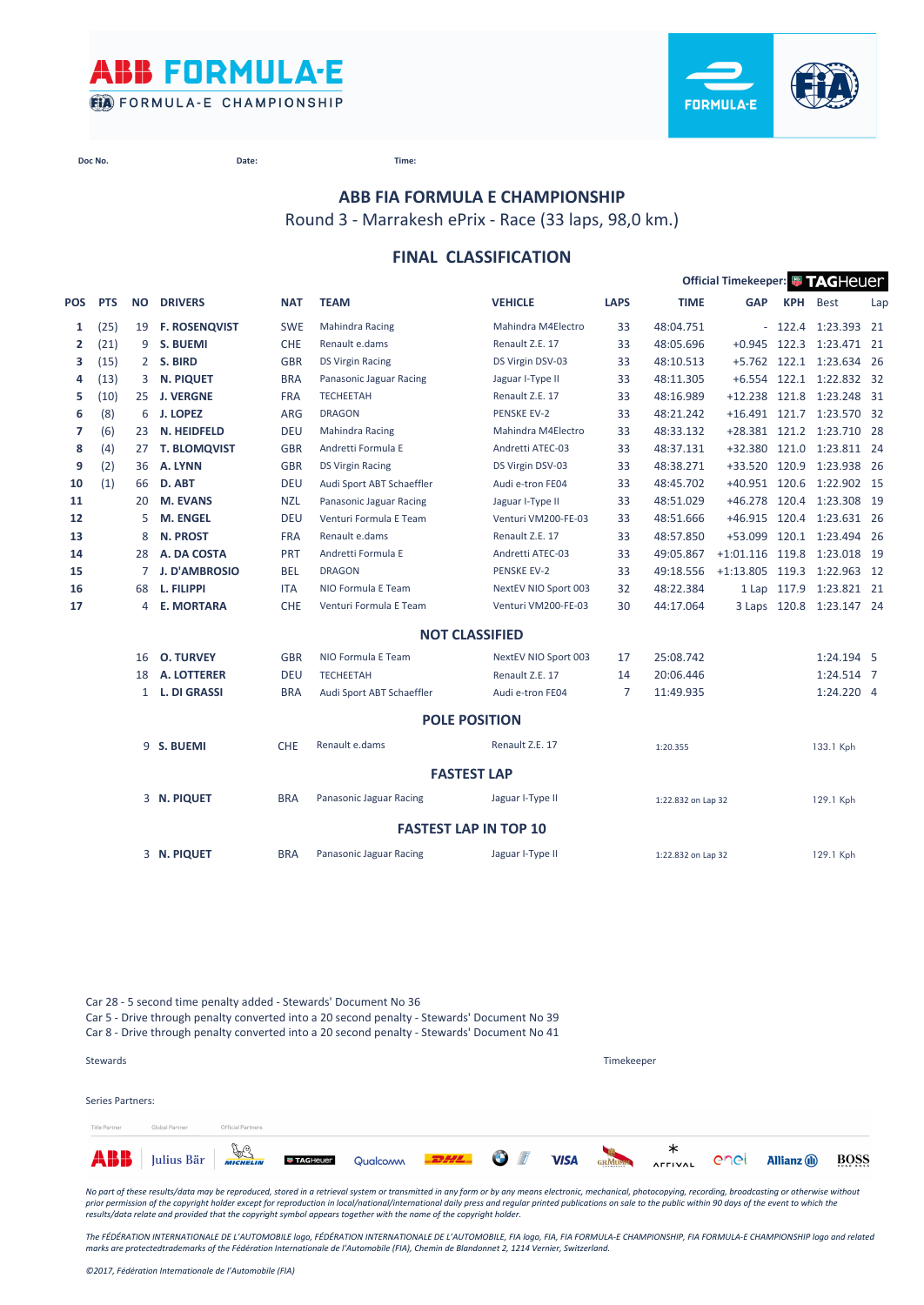



Official Timekeeper **& TAGHEUEM** 



## ABB FIA Formula E Championship

Round 3 - Marrakesh ePrix

Super Pole

| SΗ | <b>Exam</b> Classification |  |  |
|----|----------------------------|--|--|
|    |                            |  |  |

|          | Nr. Driver              | Nat        | Team                              | Car                | Time     |   | Lap Total | Gap                    | Kph       |
|----------|-------------------------|------------|-----------------------------------|--------------------|----------|---|-----------|------------------------|-----------|
|          | <b>Sébastien BUEMI</b>  | CHE        | Renault e.dams                    | Renault Z.E. 17    | 1:20.355 |   |           |                        | $-133.1$  |
| $2 \t2$  | Sam BIRD                | <b>GBR</b> | DS Virgin Racing                  | DS Virgin DSV-03   | 1:20.615 |   | 3         | $+0.260 +0.260$ 132.7  |           |
| 3. 19    | <b>Felix ROSENQVIST</b> |            | SWE Mahindra Racing               | Mahindra M4Electro | 1:21.196 |   | 2         | $+0.841 + 0.581$       | - 131.7   |
| 4<br>-6- | <b>José Maria LOPEZ</b> | ARG.       | <b>DRAGON</b>                     | PENSKE EV-2        | 1:21.369 | 2 | -3        | $+1.014 + 0.173$ 131.4 |           |
|          | <b>Lucas DI GRASSI</b>  | <b>BRA</b> | Audi Sport ABT Schaeffler         | Audi e-tron FE04   | 1:21.444 |   | 3         | $+1.089 + 0.075$ 131.3 |           |
|          |                         |            | <b>Fastest Lap</b> $\lceil$ Lap 2 | Sébastien BUEMI    |          |   | 1:20.355  |                        | 133.1 Kph |

|                                        |                      |                 |          |      |   |             |               |                     |      | <b>Track Status:</b> | <b>DRY</b>            |
|----------------------------------------|----------------------|-----------------|----------|------|---|-------------|---------------|---------------------|------|----------------------|-----------------------|
| <b>Race Director:</b>                  |                      |                 |          |      |   |             | Timekeeper:   |                     |      |                      |                       |
|                                        |                      |                 |          |      |   |             |               |                     |      |                      |                       |
|                                        |                      |                 |          |      |   |             |               |                     |      |                      |                       |
|                                        |                      |                 |          |      |   |             |               |                     |      |                      | 13/01/2018 Page 1 / 1 |
| <b>Title Partner</b><br>Global Partner | Official Partners    |                 |          |      |   |             |               |                     |      |                      |                       |
| ABB<br>Julius Bär                      | $\frac{1}{\sqrt{2}}$ | <b>TAGHeuer</b> | Qualcoww | 2242 | O | <b>VISA</b> | <b>GHMUMM</b> | ∗<br><b>AFFIVAL</b> | enel | <b>Allianz</b> (1)   | BOSS                  |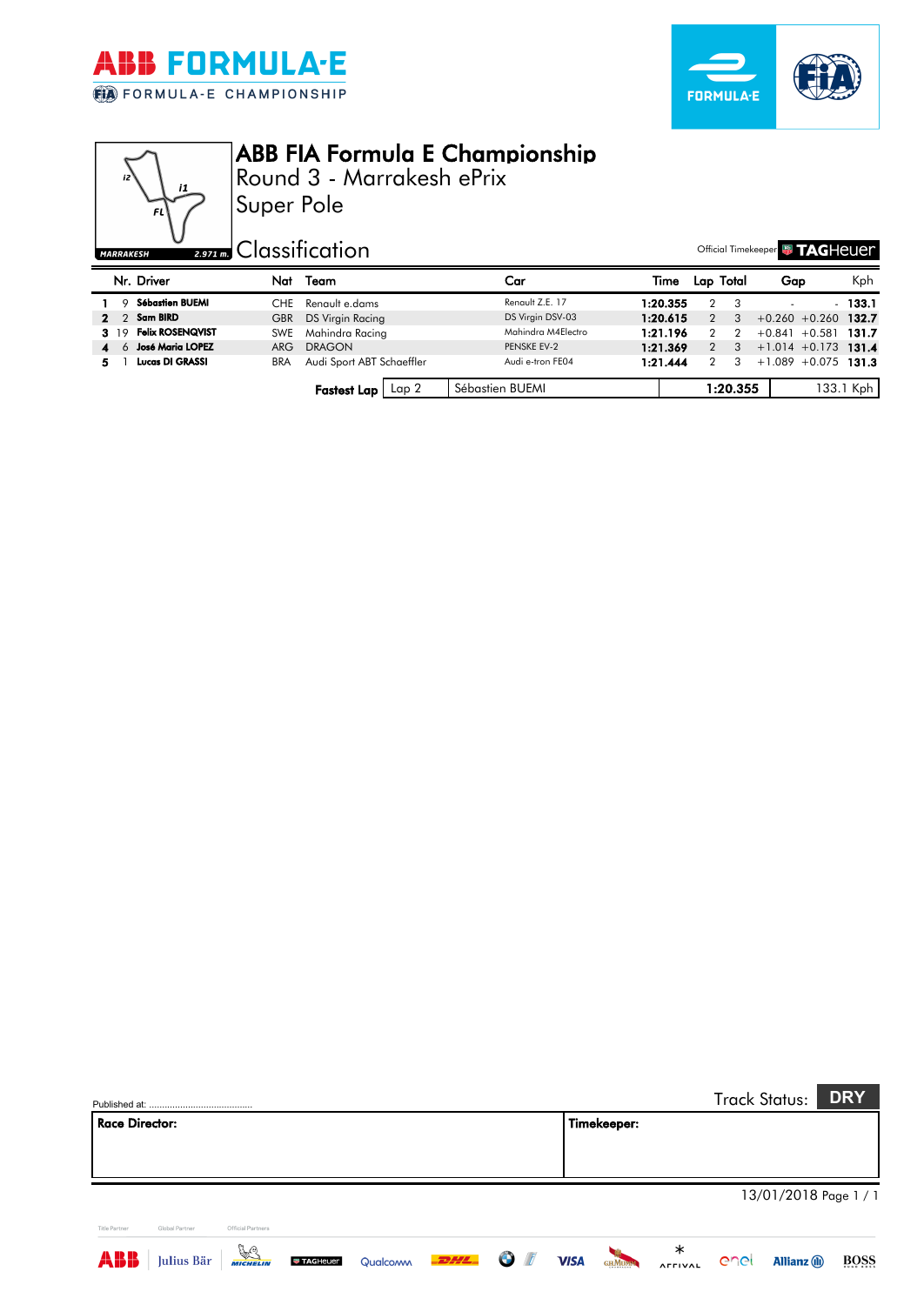





**MARRAKESH** 

ABB FIA Formula E Championship

Round 3 - Marrakesh ePrix Qualifying Groups

**Experiment Classification** and the second official Timekeeper **TAGHEUET** 

|                | Nr. Driver                |     | NAT Team                           | Time     | Gap    |       | Session                         |
|----------------|---------------------------|-----|------------------------------------|----------|--------|-------|---------------------------------|
|                | 19 Felix ROSENQVIST       |     | SWE Mahindra Racing                | 1:20.115 |        |       | Qualifying Group 3              |
| $\mathbf{2}$   | 1 Lucas DI GRASSI         |     | BRA Audi Sport ABT Schaeffler      | 1:20.314 | 0.199  | 0.199 | <b>Qualifying Group 1</b>       |
| 3              | 6 José Maria LOPEZ        |     | ARG DRAGON                         | 1:20.417 | 0.302  |       | 0.103 Qualifying Group 1        |
| $\overline{A}$ | 9 Sébastien BUEMI         |     | <b>CHE</b> Renault e.dams          | 1:20.491 | 0.376  |       | 0.074 Qualifying Group 2        |
| 5              | 2 Sam BIRD                |     | GBR DS Virgin Racing               | 1:20.563 | 0.448  |       | 0.072 Qualifying Group 3        |
| 6              | 36 Alex LYNN              |     | <b>GBR DS Virgin Racing</b>        | 1:20.567 | 0.452  |       | 0.004 Qualifying Group 2        |
|                | 3 Nelson PIQUET           |     | <b>BRA</b> Panasonic Jaguar Racing | 1:20.585 | 0.470  |       | 0.018 Qualifying Group 4        |
| 8              | 66 Daniel ABT             |     | DEU Audi Sport ABT Schaeffler      | 1:20.605 | 0.490  |       | 0.020 Qualifying Group 4        |
| 9              | 20 Mitch EVANS            |     | NZL Panasonic Jaguar Racing        | 1:20.690 | 0.575  |       | 0.085 Qualifying Group 4        |
| 10             | 16 Oliver TURVEY          |     | GBR NIO Formula E Team             | 1:20.748 | 0.633  |       | 0.058 Qualifying Group 4        |
| 11             | 68 Luca FILIPPI           |     | ITA NIO Formula E Team             | 1:20.804 | 0.689  |       | 0.056 Qualifying Group 2        |
| $12 \,$        | 27 Tom BLOMQVIST          |     | GBR Andretti Formula E             | 1:20.870 | 0.755  |       | 0.066 Qualifying Group 1        |
| 13             | 25 Jean-Eric VERGNE       |     | FRA TECHEETAH                      | 1:20.906 | 0.791  |       | 0.036 Qualifying Group 3        |
| 14             | 5 Maro ENGEL              |     | DEU Venturi Formula E Team         | 1:20.920 | 0.805  |       | 0.014 Qualifying Group 2        |
| 15             | 8 Nicolas PROST           |     | FRA Renault e.dams                 | 1:20.937 | 0.822  |       | 0.017 Qualifying Group 2        |
| 16             | 7 Jérôme D'AMBROSIO       | BEL | <b>DRAGON</b>                      | 1:21.176 | 1.061  |       | 0.239 Qualifying Group 1        |
| 17             | 18 André LOTTERER         |     | <b>DEU TECHEETAH</b>               | 1:21.222 | 1.107  |       | 0.046 Qualifying Group 1        |
|                | Not classified:           |     |                                    |          |        |       |                                 |
|                | 23 Nick HEIDFELD          |     | DEU Mahindra Racing                | 1:28.671 | 8.556  |       | 7.449 Qualifying Group 3        |
|                | 28 Antonio Felix DA COSTA |     | PRT Andretti Formula E             | 1:36.167 | 16.052 |       | 7.496 Qualifying Group 4        |
|                | 4 Edoardo MORTARA         |     | CHE Venturi Formula E Team         | 1:36.733 |        |       | 16.618 0.566 Qualifying Group 3 |

| Race Director: |                |                   | Timekeeper: |                       |
|----------------|----------------|-------------------|-------------|-----------------------|
|                |                |                   |             |                       |
|                |                |                   |             | 13/01/2018 Page 1 / 1 |
| Title Partner  | Global Partner | Official Partners |             |                       |





**AFFIVAL**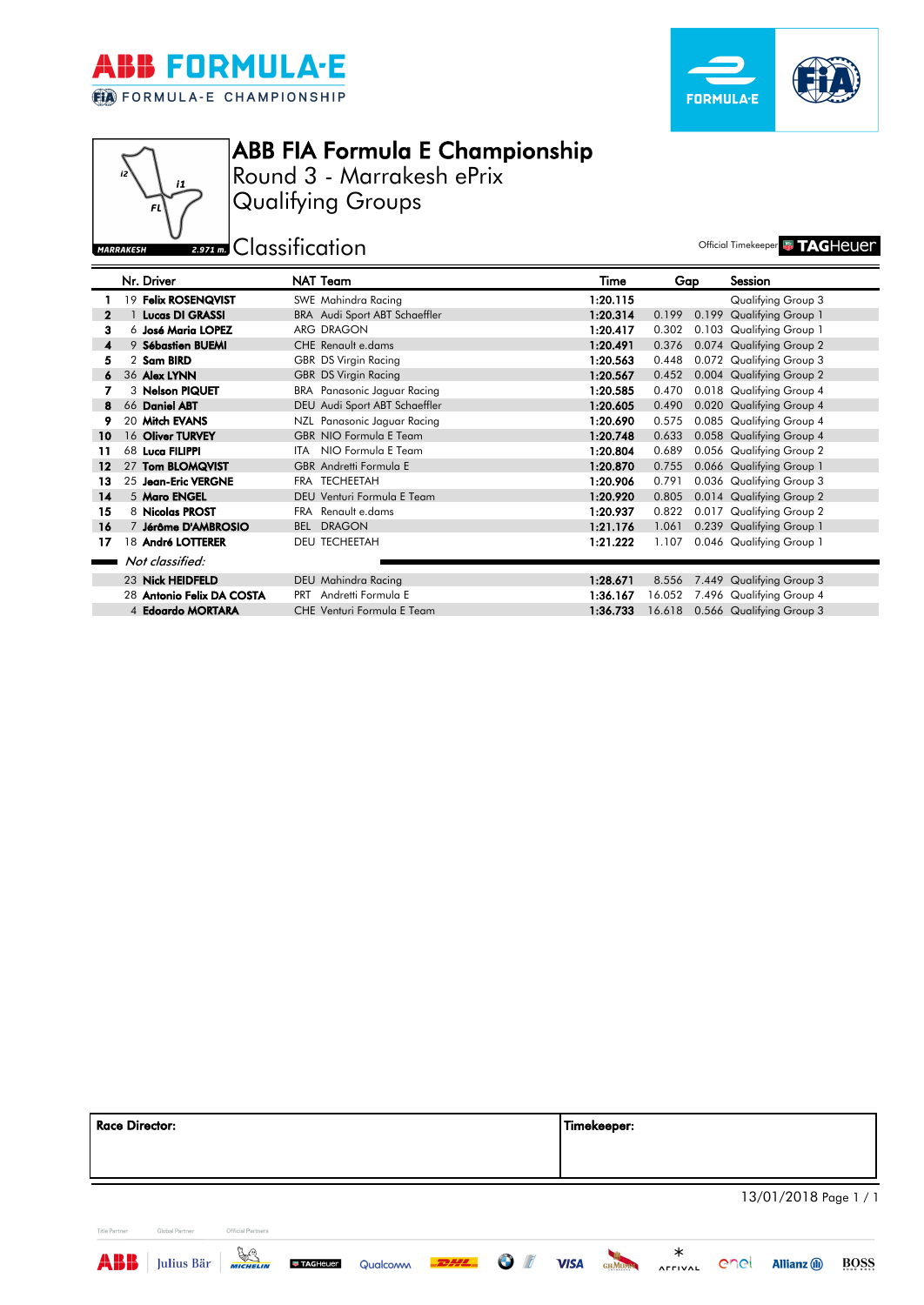

j,



## ABB FIA Formula E Championship

Round 3 - Marrakesh ePrix Non Qualifying Practice 2

**U**<sub>2.971</sub> **m.** Classification **C** Classification MARRAKESH

|       |       | Nr. Driver              | Nat        | Team                      | Car                  | Time     |                | Lap Total | Gap              | Kph.      |
|-------|-------|-------------------------|------------|---------------------------|----------------------|----------|----------------|-----------|------------------|-----------|
|       |       |                         |            |                           |                      |          |                |           |                  |           |
|       |       | 1 66 Daniel ABT         | DEU        | Audi Sport ABT Schaeffler | Audi e-tron FE04     | 1:19.760 | 15             | 16        | $\overline{a}$   | $-134.1$  |
|       |       | <b>Lucas DI GRASSI</b>  | <b>BRA</b> | Audi Sport ABT Schaeffler | Audi e-tron FE04     | 1:19.898 | 17             | 19        | $+0.138 + 0.138$ | 133.9     |
| 3     | 9     | <b>Sébastien BUEMI</b>  | <b>CHE</b> | Renault e.dams            | Renault Z.E. 17      | 1:19.936 | 13             | 15        | $+0.176 + 0.038$ | 133.8     |
|       | 420   | <b>Mitch EVANS</b>      | <b>NZL</b> | Panasonic Jaguar Racing   | Jaguar I-Type II     | 1:20.001 | 13             | 15        | $+0.241 + 0.065$ | 133.7     |
| 5.    | 3     | <b>Nelson PIQUET</b>    | <b>BRA</b> | Panasonic Jaguar Racing   | Jaguar I-Type II     | 1:20.115 | 9              | 13        | $+0.355 +0.114$  | 133.5     |
|       |       | 6 36 Alex LYNN          | <b>GBR</b> | DS Virgin Racing          | DS Virgin DSV-03     | 1:20.192 | 11             | 16        | $+0.432 + 0.077$ | 133.4     |
|       | 6     | <b>José Maria LOPEZ</b> | <b>ARG</b> | <b>DRAGON</b>             | PENSKE EV-2          | 1:20.384 | 7              | 9         | $+0.624 +0.192$  | 133.1     |
|       | 8 19  | <b>Felix ROSENQVIST</b> | <b>SWE</b> | Mahindra Racing           | Mahindra M4Electro   | 1:20.391 | 11             | 16        | $+0.631 + 0.007$ | 133.0     |
|       | 9.25  | <b>Jean-Eric VERGNE</b> | <b>FRA</b> | <b>TECHEETAH</b>          | Renault Z.E. 17      | 1:20.411 | 11             | 12        | $+0.651 + 0.020$ | 133.0     |
|       | 10 18 | André LOTTERER          | <b>DEU</b> | <b>TECHEETAH</b>          | Renault Z.E. 17      | 1:20.441 | 14             | 15        | $+0.681 + 0.030$ | 133.0     |
| 11    | 16    | <b>Oliver TURVEY</b>    | <b>GBR</b> | NIO Formula E Team        | NextEV NIO Sport 003 | 1:20.453 | 12             | 13        | $+0.693 +0.012$  | 132.9     |
| 12    | 4     | <b>Edoardo MORTARA</b>  | <b>CHE</b> | Venturi Formula E Team    | Venturi VM200-FE-03  | 1:20.482 | 16             | 20        | $+0.722 + 0.029$ | 132.9     |
| 13    | 2     | <b>Sam BIRD</b>         | <b>GBR</b> | DS Virgin Racing          | DS Virgin DSV-03     | 1:20.532 | 3              | 12        | $+0.772 +0.050$  | 132.8     |
|       | 14 28 | Antonio Felix DA COSTA  | <b>PRT</b> | Andretti Formula E        | Andretti ATEC-03     | 1:20.594 | 12             | 13        | $+0.834 + 0.062$ | 132.7     |
| 15 27 |       | <b>Tom BLOMQVIST</b>    | GBR        | Andretti Formula E        | Andretti ATEC-03     | 1:20.652 | 7              | 10        | $+0.892 + 0.058$ | 132.6     |
| 16    | 8     | <b>Nicolas PROST</b>    | <b>FRA</b> | Renault e.dams            | Renault Z.E. 17      | 1:20.792 | 12             | 13        | $+1.032 +0.140$  | 132.4     |
| 17    | 5     | <b>Maro ENGEL</b>       | DEU        | Venturi Formula E Team    | Venturi VM200-FE-03  | 1:20.899 | 14             | 18        | $+1.139 + 0.107$ | 132.2     |
|       | 18 23 | <b>Nick HEIDFELD</b>    | <b>DEU</b> | Mahindra Racing           | Mahindra M4Electro   | 1:21.015 | $\overline{7}$ | <b>11</b> | $+1.255 +0.116$  | 132.0     |
| 19    |       | Jérôme D'AMBROSIO       | <b>BEL</b> | <b>DRAGON</b>             | PENSKE EV-2          | 1:21.066 | 8              | 13        | $+1.306 + 0.051$ | 131.9     |
|       | 20 68 | Luca FILIPPI            | <b>ITA</b> | NIO Formula E Team        | NextEV NIO Sport 003 | 1:21.186 | 11             | 12        | $+1.426 +0.120$  | 131.7     |
|       |       |                         |            |                           |                      |          |                |           |                  |           |
|       |       |                         |            | Lap 15<br>Fastest Lap I   | Daniel ABT           |          |                | 1:19.760  |                  | 134.1 Kph |

|                       |                |                      |                 |          |            |   |             |               |   |      | Track Status:         | <b>DRY</b>  |
|-----------------------|----------------|----------------------|-----------------|----------|------------|---|-------------|---------------|---|------|-----------------------|-------------|
| <b>Race Director:</b> |                |                      |                 |          |            |   |             | Timekeeper:   |   |      |                       |             |
|                       |                |                      |                 |          |            |   |             |               |   |      |                       |             |
|                       |                |                      |                 |          |            |   |             |               |   |      |                       |             |
|                       |                |                      |                 |          |            |   |             |               |   |      | 13/01/2018 Page 1 / 1 |             |
|                       |                |                      |                 |          |            |   |             |               |   |      |                       |             |
| <b>Title Partner</b>  | Global Partner | Official Partners    |                 |          |            |   |             |               |   |      |                       |             |
| a ii ii               | Julius Bär     | $\frac{D}{MICHELIM}$ | <b>TAGHeuer</b> | Qualcoww | <b>DHL</b> | G | <b>VISA</b> | <b>GHMUMM</b> | ∗ | enei | <b>Allianz</b> (ii)   | <b>BOSS</b> |